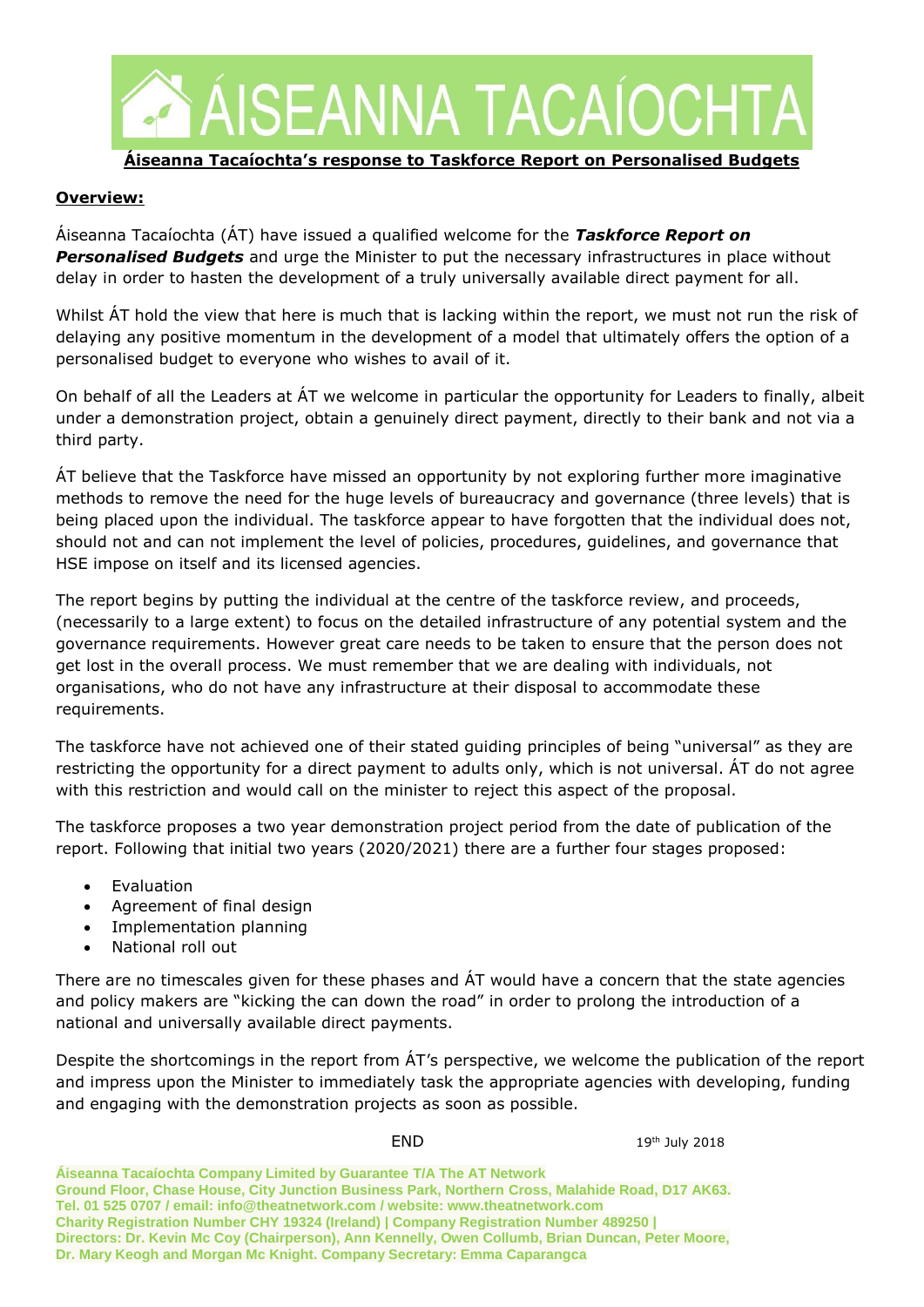

### **Discussion points for consideration in respect of the way forward:**

### **1. Restriction of spending:**

The recommendations are not consistent with the vision as set out which is "Personalised budgets will enable a person with disabilities to have choice and control over individualised supports **in all aspects of their lives**, to enjoy an independent life and to be an active participant in their community" because it restricts the personal budget to HSE / health funded budgets .. It is ÁT's view that there really ought to be a cross departmental approach.

However, it must be accepted that this was the terms of reference from the start so can there really be any surprise? The focus was always *HSE Disability Service-funded personal social services and supports.* 

The idea was that the model that emerged would do so in such a way so as it could be developed over time …." The Task Force adopted an approach to the development of personalised budgets which could be shared with other State-funded services for people with disabilities in the future."

There does need to be clarity in terms of allowing leaders to use a proportion of their budget on the administration costs of running their entity, within certain guidelines ... if they become an employer they may very well set up a company and with that comes administration costs.

### **2. Emphasis on fraud risk and governance:**

Word fraud mentioned 9 times in the report. The context would seem to be "fraud in other jurisdictions were low" and regulation do not lead to lower levels of fraud.

We would welcome the tiered approach to required levels of governance depending on the funding option and on the amount of the personal budget approved, though we feel that it still falls significantly short of what is desirable for the individual with a disability. It is a significant and potentially discriminatory barrier, to insist that recipients of a personal budget should have to complete the levels of training required, ("*Training should include a focus on HR law, finance, employment relations etc*.") and have to go through the process of establishing a company, etc. etc. We would have hoped for a proposal with more imagination than that. For example why can't the state alleviate the "employer" burden by coming up with some new form of employee class for tax / USC purposes... who don't pay tax where it is an employment funded directly by a state disability budget, where perhaps the rate per hour is x% below min wage to reflect the fact that they do not pay tax.

Alleviate that requirement, and you alleviate the need for a company to be set up and then the governance might be as simple as returning an income and expenditure account monthly / quarterly to account for the funds. Also PA's could be trained to a high level in Health and Safety and take the burden of responsibility away from the leader by being "an expert" or advisor in the area of H&S. The PA would perhaps complete a service agreement with the Leader as opposed to a contract of employment.

These are simply "blue-sky ideas" that perhaps could have and should have been explored. ÁT feels that this report falls short of a more imaginative approach where the tax aspect of this employment class could be removed from the leader.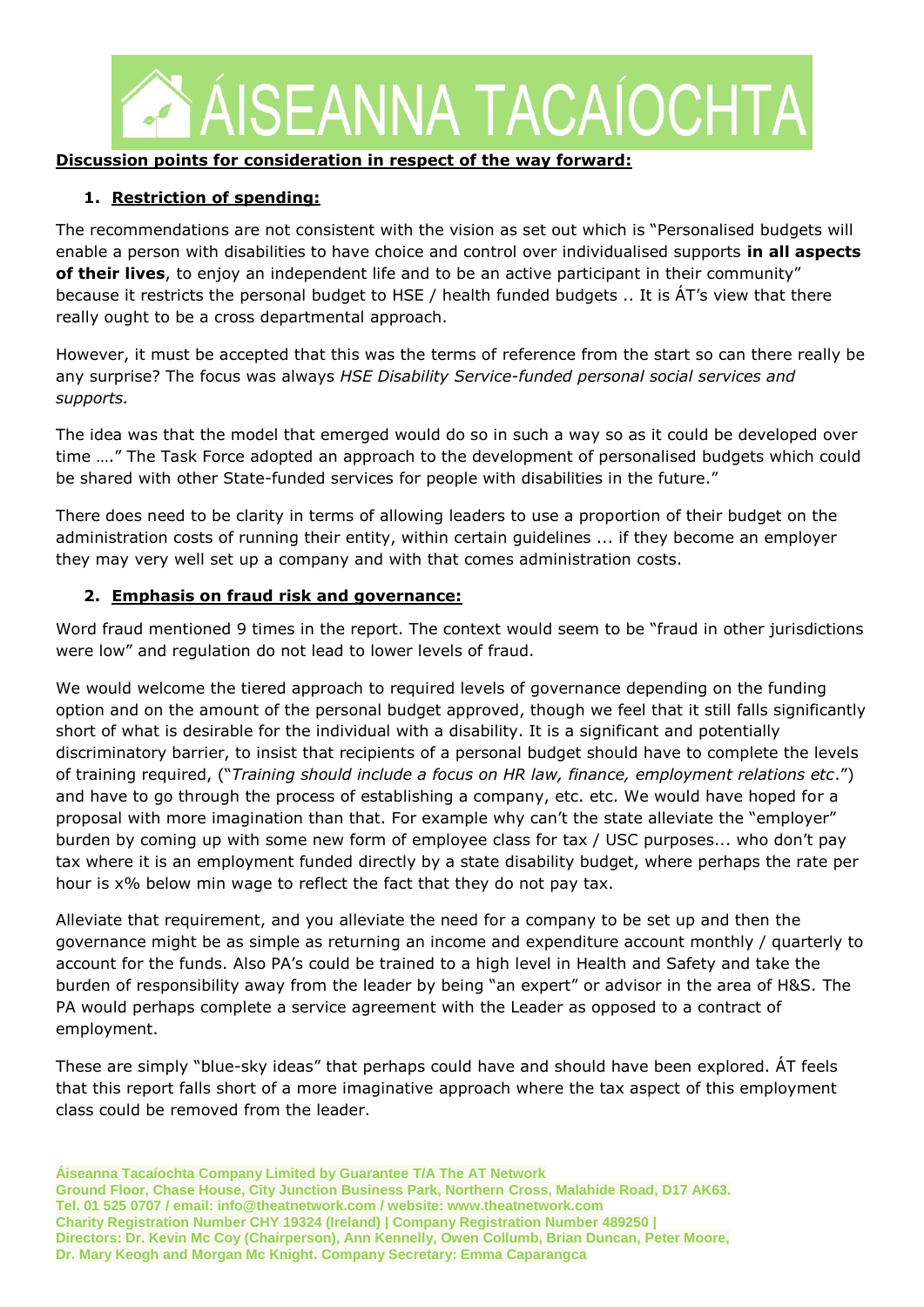

### **3. Age restriction:**

The taskforce have not achieved one of their stated guiding principles of being "universal" as they are restricting the opportunity for a direct payment to adults only, which is not universal. ÁT do not agree with this restriction and would call on the minister to reject this aspect of the proposal.

As a side comment for internal discussion regarding the point on exclusion of under 18's… it can't be viewed as a surprise as the remit from the outset is stated as "Government agreed that the Task Force should focus on services for **adults with disabilities** funded by HSE Disability Services i.e. health and social care." This is reflected in the Task Force's Strategy Group's Terms of Reference, which clearly outline the objectives of the Task Force.

### **4. Timescales:**

In terms of the assessment of the demonstration projects we would not be at all happy with a formal evaluation of the Demonstration Projects being completed and submitted to the Department of Health **at the end of the two year period**. There needs to be resource dedicated within HSE / DOH, at the appropriate level, to engage on an ongoing basis throughout the two years so that the demonstration projects can be refined on an ongoing basis … to accommodate a more finished product emerging at the end of two years.

We are somewhat disappointed that we are entering yet another demonstration period which moves the national roll out of any model out a further two years **and more**. ÁT has been in existence since 2010 in various forms, initially as a "pilot" project and more recently as a "demonstration" project. There have been many learnings which we have shared with the taskforce BUT these learnings should have been captured with HSE / DOH by way of a formally agreed and established evaluation team.....

- The administrative and governance burden placed on individuals is unacceptably high
- There needs to be a proper and professional level of funding provided for demonstration projects in order to facilitate the full and robust development of a model.
- There needs to be meaningful and regular engagement with the agency of the state that will ultimately have the decision making power about the future shape of any model
- There needs to be a national training framework developed via a national training provider that can provide a consistent level of training and support to all leaders

The taskforce proposes a two year demonstration project period. There are four stages proposed after completion of the demonstration project phase:

- Evaluation
- Agreement of final design
- Implementation planning
- National roll out

There are no timescales given for these phases and ÁT would have a concern that the state agencies and policy makers are "kicking the can down the road" in order to prolong the introduction of a national and universally available direct payments.

### **5. Funding for the demonstration projects:**

We welcome the allocation of  $\epsilon$ 1.3m in funding for the demonstration projects. In order to conduct a meaningful demonstration project there needs to be sufficient resourcing of the project in order to

**Áiseanna Tacaíochta Company Limited by Guarantee T/A The AT Network Ground Floor, Chase House, City Junction Business Park, Northern Cross, Malahide Road, D17 AK63. Tel. 01 525 0707 / email: info@theatnetwork.com / website: www.theatnetwork.com Charity Registration Number CHY 19324 (Ireland) | Company Registration Number 489250 | Directors: Dr. Kevin Mc Coy (Chairperson), Ann Kennelly, Owen Collumb, Brian Duncan, Peter Moore, Dr. Mary Keogh and Morgan Mc Knight. Company Secretary: Emma Caparangca**